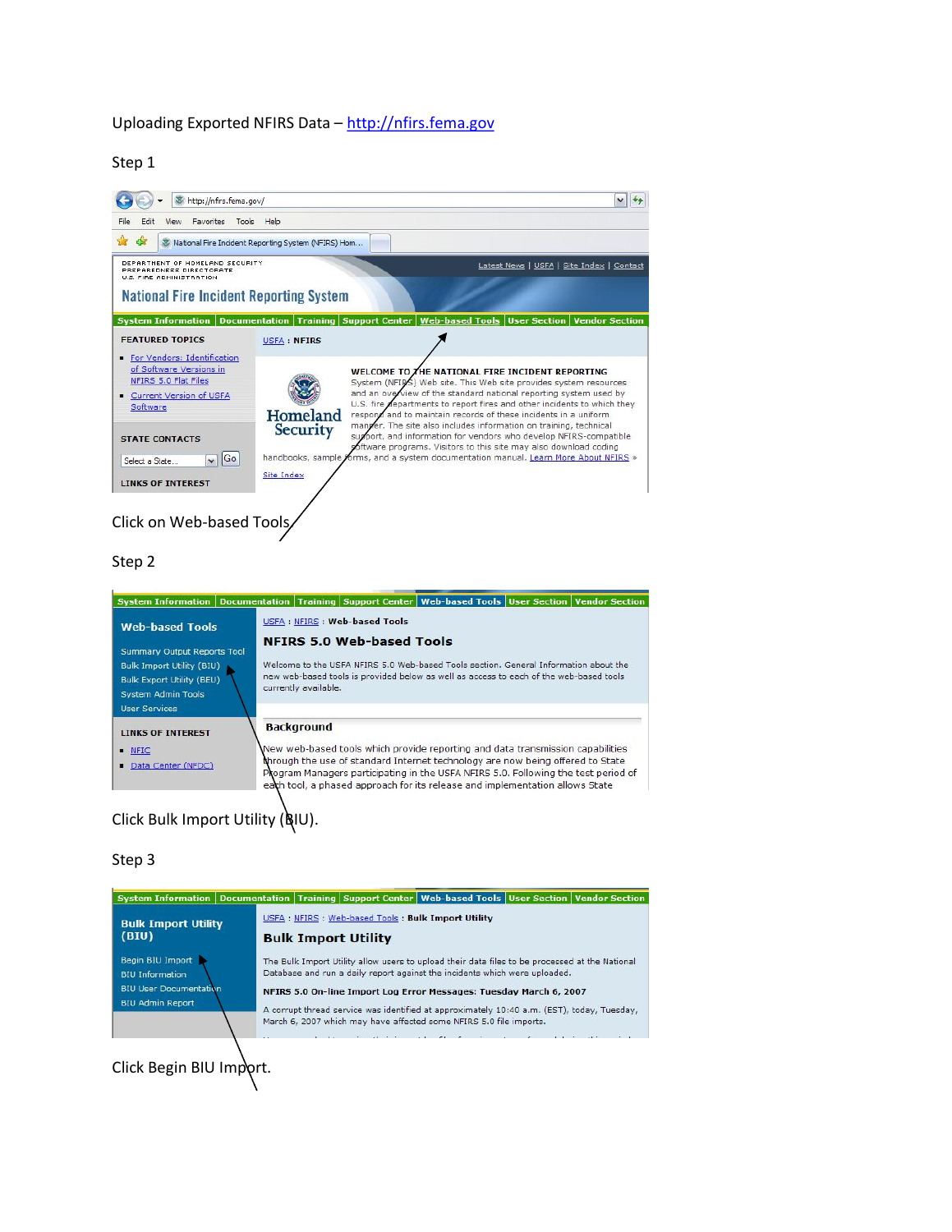# Step 4

| <b>Login to Bulk Import Utility</b> |                                                                       |
|-------------------------------------|-----------------------------------------------------------------------|
| password and then press continue.   | You must log on to continue. Please provide your username, state, and |
| <b>BOLD</b> items are required.     |                                                                       |
| <b>Username</b>                     |                                                                       |
| <b>State</b>                        |                                                                       |
| <b>Password</b>                     |                                                                       |
|                                     |                                                                       |
|                                     | Continue                                                              |

Login using your NFIRS account information and click Continue.

# Step 5

| subjected to a fine or imprisonment, or both, under Public Law 98-473. By<br>accessing the system you consent to having your activities and or access |                                                                        |          |                                                                                                                              |
|-------------------------------------------------------------------------------------------------------------------------------------------------------|------------------------------------------------------------------------|----------|------------------------------------------------------------------------------------------------------------------------------|
| reveals suspected unauthorized use or criminal activity, the evidence may                                                                             | recorded by system software and periodically monitored. If this record |          |                                                                                                                              |
|                                                                                                                                                       |                                                                        |          |                                                                                                                              |
|                                                                                                                                                       |                                                                        |          |                                                                                                                              |
|                                                                                                                                                       |                                                                        | Continue | be provided to supervisory personnel and law enforcement officials.<br>DO NOT PROCESS CLASSIFIED INFORMATION ON THIS SYSTEM. |